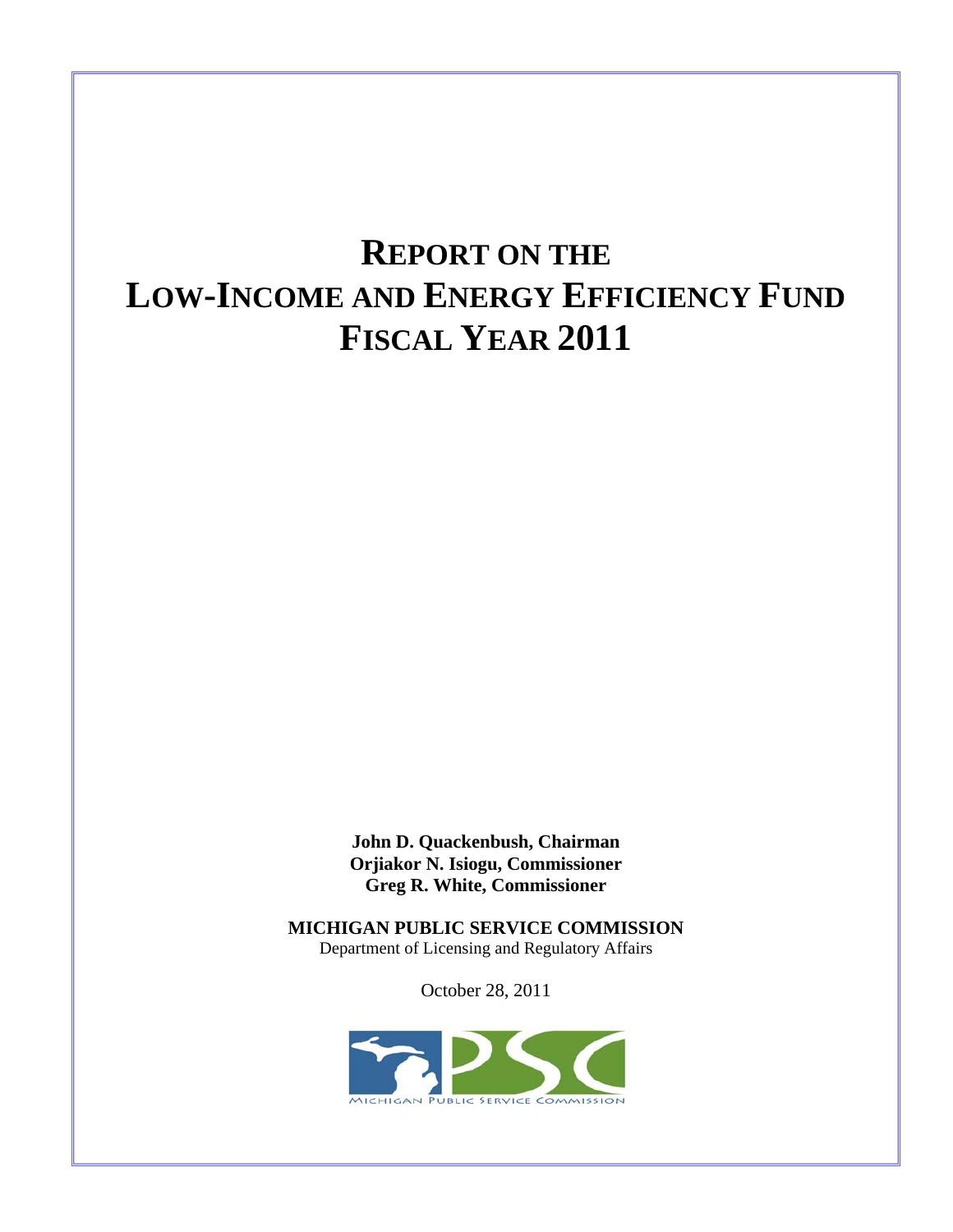# **Table of Contents**

| Energy Optimization and Customer-Site Renewable Energy Potential Study  9 |  |
|---------------------------------------------------------------------------|--|
|                                                                           |  |
|                                                                           |  |
|                                                                           |  |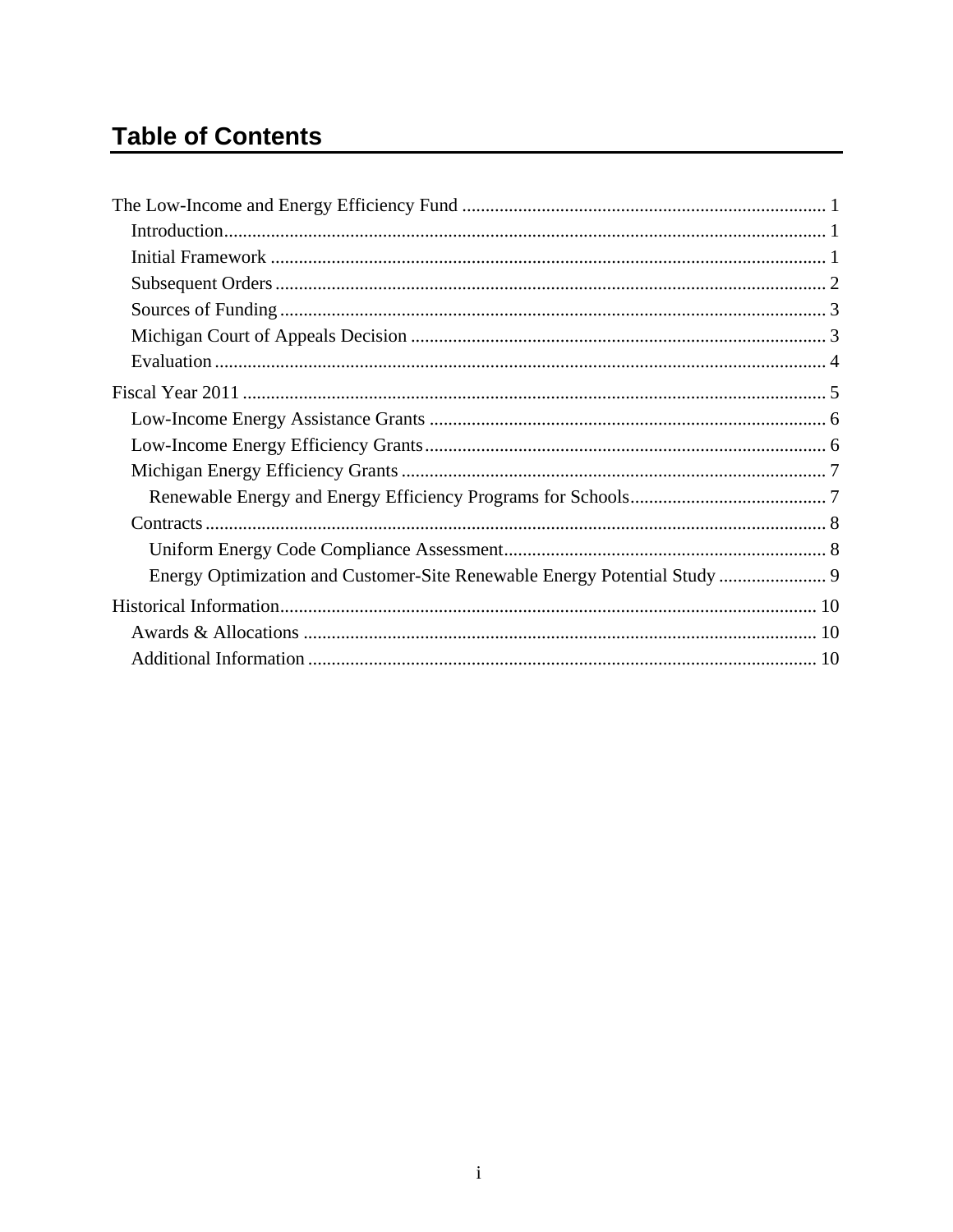## **Introduction**

 The Michigan Public Service Commission respectfully submits this report to the appropriate legislative subcommittees, the state budget office, and the appropriate fiscal agencies pursuant to Sec. 361(2) of Public Act 130 of 2009. This report details the distribution of funds appropriated to the Low-Income and Energy Efficiency Fund for fiscal year 2011.

 The purpose of the Low-Income and Energy Efficiency Fund (LIEEF or Fund) administered by the Michigan Public Service Commission (MPSC or Commission) in the Department of Licensing and Regulatory Affairs (DLARA) is to provide shut-off and other protection for low-income customers and promote energy efficiency by all customer classes.

## **Initial Framework**

 The Customer Choice and Electricity Reliability Act of 2000 (2000 PA 141 [Act 141]), authorized the creation of a Low-Income and Energy Efficiency Fund administered by the Michigan Public Service Commission via grants to qualifying organizations. The purpose of the LIEEF is to provide shut-off and other protection for low-income customers and promote energy efficiency by all customer classes.

 Initially, the LIEEF was funded through securitization savings that exceeded the amount needed to achieve a five percent electric rate reduction for residential and business customers. Section 10d(6), MCL46010d(6) of Act 141 specified the use of a portion of the savings:

If securitization savings exceed the amount needed to achieve a 5% rate reduction for all customers, then, for a period of 6 years, 100% of the excess savings, up to 2% of the electric utility's commercial and industrial revenues, shall be allocated to the Low-Income and Energy Efficiency Fund administered by the Commission. The Commission shall establish standards for the use of the Fund to provide shut-off and other protection for low-income customers and to promote energy efficiency by all customer classes.

 At inception, the Detroit Edison Company was the only electric utility whose securitization savings exceeded the amount necessary to fund the rate reduction required in Act 141 and was the only company contributing to the LIEEF. On September 28, 2001, Governor John Engler signed the Department of Consumer and Industry Services appropriations bill for 2001-2002 (Public Act 119 of 2001), which authorized \$60 million for the LIEEF and required that the Commission report by June 1, 2002, on the distribution of funds. The \$60 million appropriation reflected an estimate of the annual revenues that could accrue to the LIEEF. Actual remittance, which occurred monthly, totaled approximately \$3.6 million per month or about \$44-\$46 million annually.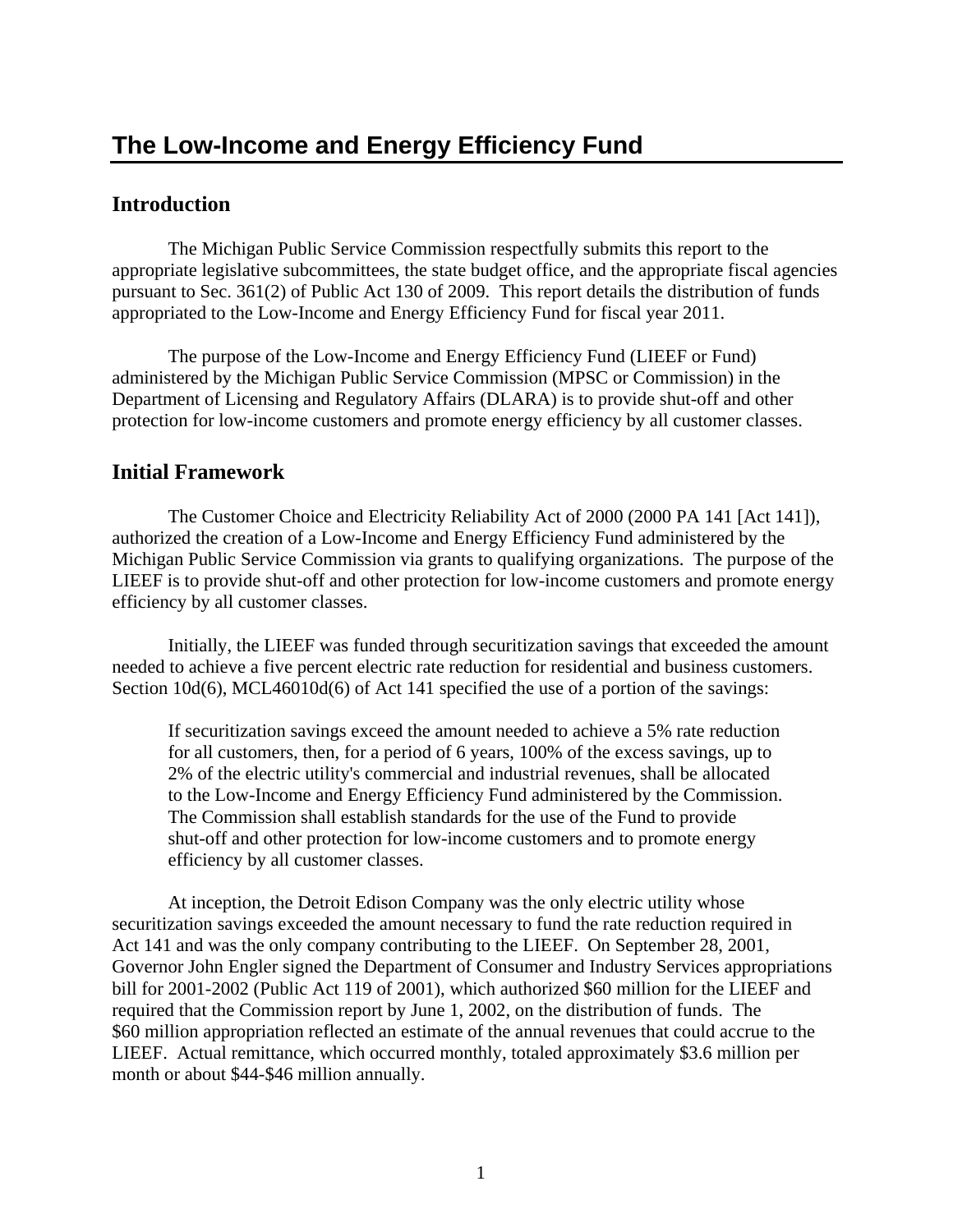In a November 20, 2001 order, the Commission set the procedural framework to administer the LIEEF. Based on Act 141, the Commission stated it expected the annual disbursement for each of the six program years to fall into three broad categories:

- 1) Energy assistance for low-income customers;
- 2) Conservation and energy efficiency measures targeted toward reducing the energy use and energy bills of low-income customers; and
- 3) The development of energy efficiency programs that benefit all customer classes.

 The Commission determined that approximately 75 percent of the grant monies awarded would be allocated to providing low-income energy assistance and low-income energy efficiency programs and approximately 25 percent would be allocated to the development of energy efficiency programs to benefit all customer classes. The Commission also stated it intended to set aside a portion of the proceeds to create an endowment to finance programs that assist low-income customers and support energy efficiency projects beyond the six-year existence of the Fund. The Commission stated that it would follow the procedures established by the Department of Management and Budget and the Department of Consumer and Industry Services in issuing requests for proposals, making disbursements, and managing the grants.

#### **Subsequent Orders**

 On February 20, 2004, the Commission issued an order in Case No. U-13808 granting interim rate relief, rolling securitization savings into base rates for Detroit Edison's electric customers, continuing funding of the LIEEF as part of the utility's cost of service, and authorizing Detroit Edison to provide approximately \$39.9 million annually to the LIEEF. The funding mechanism for the LIEEF was continued in the Commission's final order issued on November 23, 2004.

 On December 22, 2005, the Commission issued an order in Case No. U-14347 authorizing Consumers Energy to provide approximately \$26.5 million annually to the LIEEF from its electric customers. On November 21, 2006, the Commission issued an order in Case No. U-14547 authorizing Consumers Energy to provide approximately \$17.4 million annually to the LIEEF from its natural gas customers.

 On January 13, 2009, the Commission issued an order amending the LIEEF's procedural framework set forth in Attachment A of its order dated November 20, 2001, to allow up to 10 percent of the monies in the LIEEF to be used directly for funding contractual services that are related to low-income assistance, energy efficiency, energy technology, and the objectives of Public Act 295 of 2008, including renewable energy, energy optimization, and distributed generation projects.

 On June 3, 2010, the Commission issued an order in Case No. U-15985 authorizing Michigan Consolidated Gas Company (MichCon) to provide \$5,069,000 annually to the LIEEF from its customers.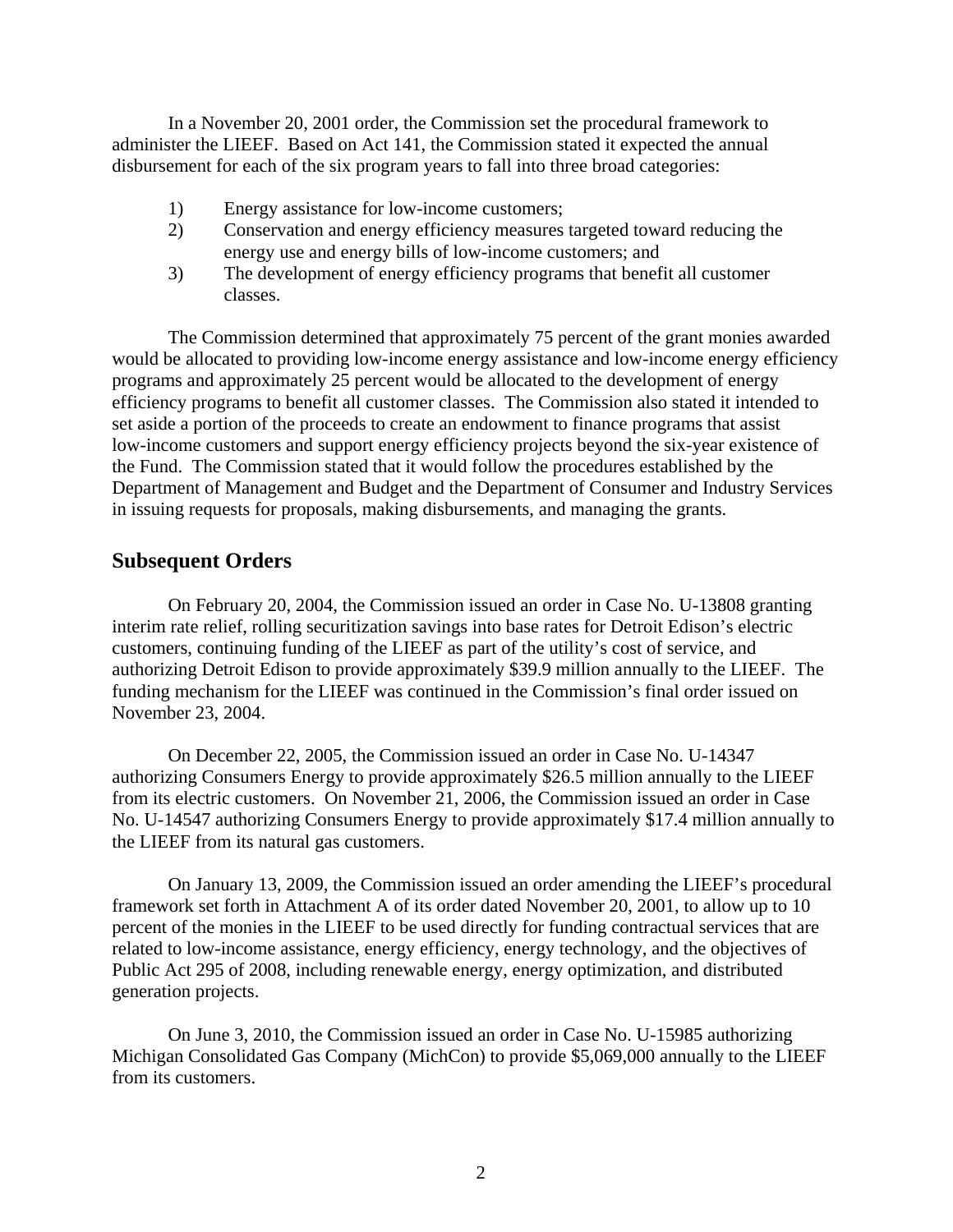#### **Sources of Funding**

 The legislature grants the Commission spending authority from the fund through its yearly budget appropriation. The LIEEF's total annual revenue is approximately \$88,890,000. This figure is derived from contributions from the following sources:

| The Detroit Edison Company (electric)   | \$39,858,000 |
|-----------------------------------------|--------------|
| Consumers Energy Company (electric)     | \$26,536,000 |
| Consumers Energy Company (gas)          | \$17,427,000 |
| Michigan Consolidated Gas Company (gas) | \$5,069,000  |

#### **Michigan Court of Appeals Decision**

 On July 21, 2011 the Michigan Court of Appeals issued an Opinion in *In re Application of Michigan Consolidated Gas Company to Increase Rates,* Court of Appeals Nos. 298830, 298887, reversing the MPSC's order approving more than \$5 million in funding for the Low-Income and Energy Efficiency Fund (LIEEF). The Court of Appeals found that the "administration of a LIEEF does not fall within the scope of the PSC's general statutory powers, but depends in every instance on specific statutory authorization."

 The court based its decision on the fact the Michigan Legislature omitted obsolete references to the fund in 2008 PA 286, even though subsequent legislation, 2009 PA 172, referred to the fund and despite continued recognition by the Legislature through its yearly appropriation to the LIEEF.

 In late August, DLARA mailed letters to all current 2009-2011 grantees providing 30-days advance notice of termination of Grant Agreements pursuant to Section 3.4(b) and (c) of the Agreements. In early September, Department of Technology, Management & Budget mailed letters to vendors providing 30-days advance notice of termination of Contracts pursuant to Section 2.153 of the Contracts. Subsequently, due to the Court of Appeals decision, formal amendments to the grant agreement were not issued incorporating the Commission's June 16, 2011 award of additional funding to the Michigan Community Action Agency Association, and contracts for the fiscal year 2012 grants awarded by the Commission on June 28, 2011 were not issued to grantees.

 On September 1, 2011 the MPSC filed an Application for Leave to Appeal with the Michigan Supreme Court appealing the Court of Appeals decision of July 21, 2011.

 On September 22, 27 and 29, 2011, respectively, Michigan Community Action Agency Association, The Heat and Warmth Fund, *et al*, and Newaygo County Community Services filed Motions to File Amicus Brief and an Amicus Brief in support of the MPSC's Application for Leave to Appeal.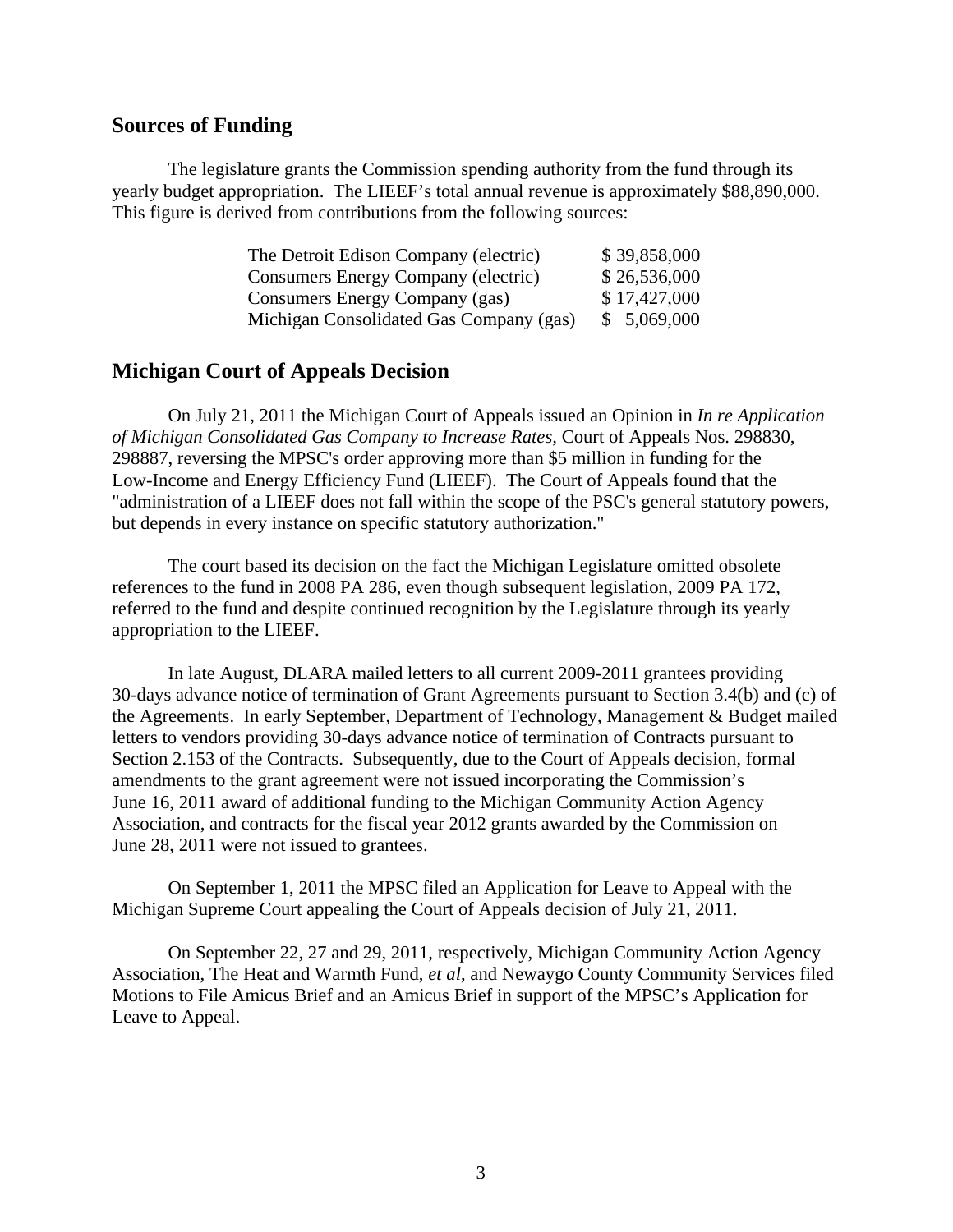## **Evaluation**

 The Commission requires selected applicants to provide programmatic and financial data for all grants and contracts awarded through the Low-Income and Energy Efficiency Fund. This information is used to determine if the selected applicant accomplished the objectives stated in the proposal, conformed to the provisions of the grant agreement or contract, and disbursed the funds as outlined and approved by Commission staff. The information collected is also used to assess if and how the distribution of funds from the LIEEF should be modified in the future. To enhance the Commission's oversight of the LIEEF grant program, staff continues to conduct financial and process audits of awarded grants.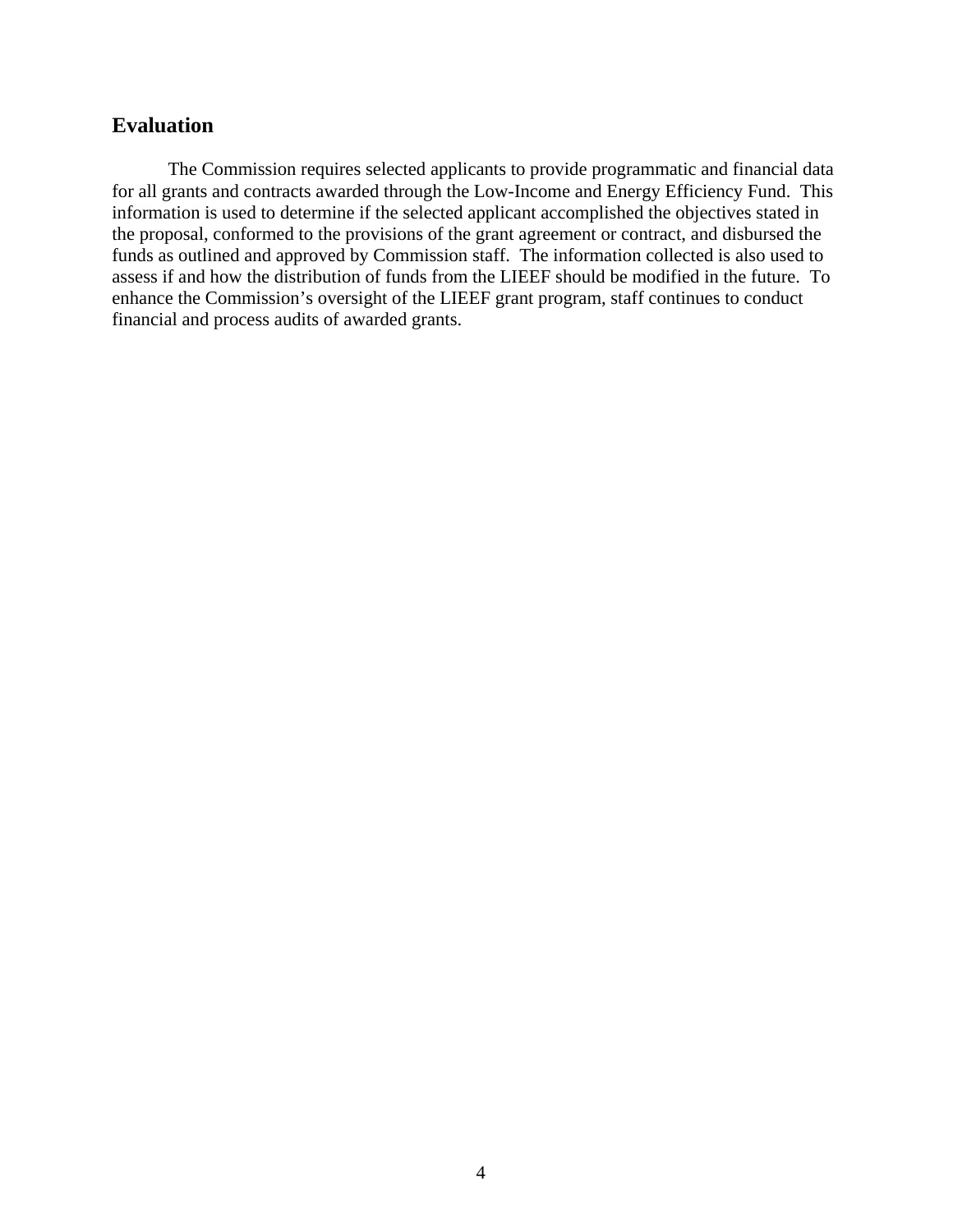## **Fiscal Year 2011**

 The Department of Energy, Labor & Economic Growth appropriations bill for fiscal year 2011 was approved by Governor Jennifer M. Granholm on September 20, 2010, as Public Act 186 of 2010 (PA 186). PA 186 appropriated \$95 million for disbursement from the Low-Income and Energy Efficiency Fund for the period October 1, 2010 to September 30, 2011.

 During fiscal year 2011, the Commission awarded 16 new grants totaling \$81,000,000 and two contracts totaling \$957,700.50. The Commission also awarded an additional \$5,000,000 to the Michigan Community Action Agency Association for use in its 2010 Low-Income Energy Efficiency Grant to complete Phase II of its Low-Income Energy Affordability Demonstration Project. In addition, the Commission awarded The Cadmus Group an additional \$7,100 for use in its 2010 Baseline Energy Study contract.

 The following chart provides a summary of the awards and allocations made during fiscal year 2011:

| 2011<br><b>AWARDS &amp; ALLOCATIONS</b> | <b>AMOUNT</b>   | % OF<br><b>TOTAL</b> | #<br><b>AWARDED</b> |
|-----------------------------------------|-----------------|----------------------|---------------------|
| <b>GRANTS</b>                           |                 |                      |                     |
| Low-Income Energy Assistance            | 58,000,000.00   | 66.69%               | 8                   |
| Low-Income Energy Efficiency            | 18,000,000.00   | 20.70%               | 6                   |
| Michigan Energy Efficiency              | 5,000,000.00    | 5.75%                | 2                   |
| <b>GRANTS SUBTOTAL</b>                  | \$81,000,000.00 | 93.14%               | 16                  |
| OTHER ALLOCATIONS                       |                 |                      |                     |
| Additional MCAAA allocation             | 5,000,000       | 5.75%                | N/A                 |
| Additional Cadmus Group allocation      | 7.100           | $0.01\%$             | N/A                 |
| Legislative Allocations                 | O               | $0.00\%$             | 0                   |
| Contracts                               | 957,700.50      | 1.10%                | $\overline{2}$      |
| <b>OTHER ALLOCATIONS SUBTOTAL</b>       | \$5,964,800.50  | 6.86%                | $\overline{2}$      |
| TOTAL                                   | \$86,964,800.50 | 100%                 | 18                  |

 The Commission awards grants by soliciting proposals through a competitive bid process. Proposals are reviewed, scored, and awarded based on criteria set forth in a Request for Proposal (RFP). During fiscal year 2011, the Commission received 29 proposals from organizations requesting grant funding from the LIEEF. The following sections provide a detailed summary of LIEEF projects, awards, and allocations.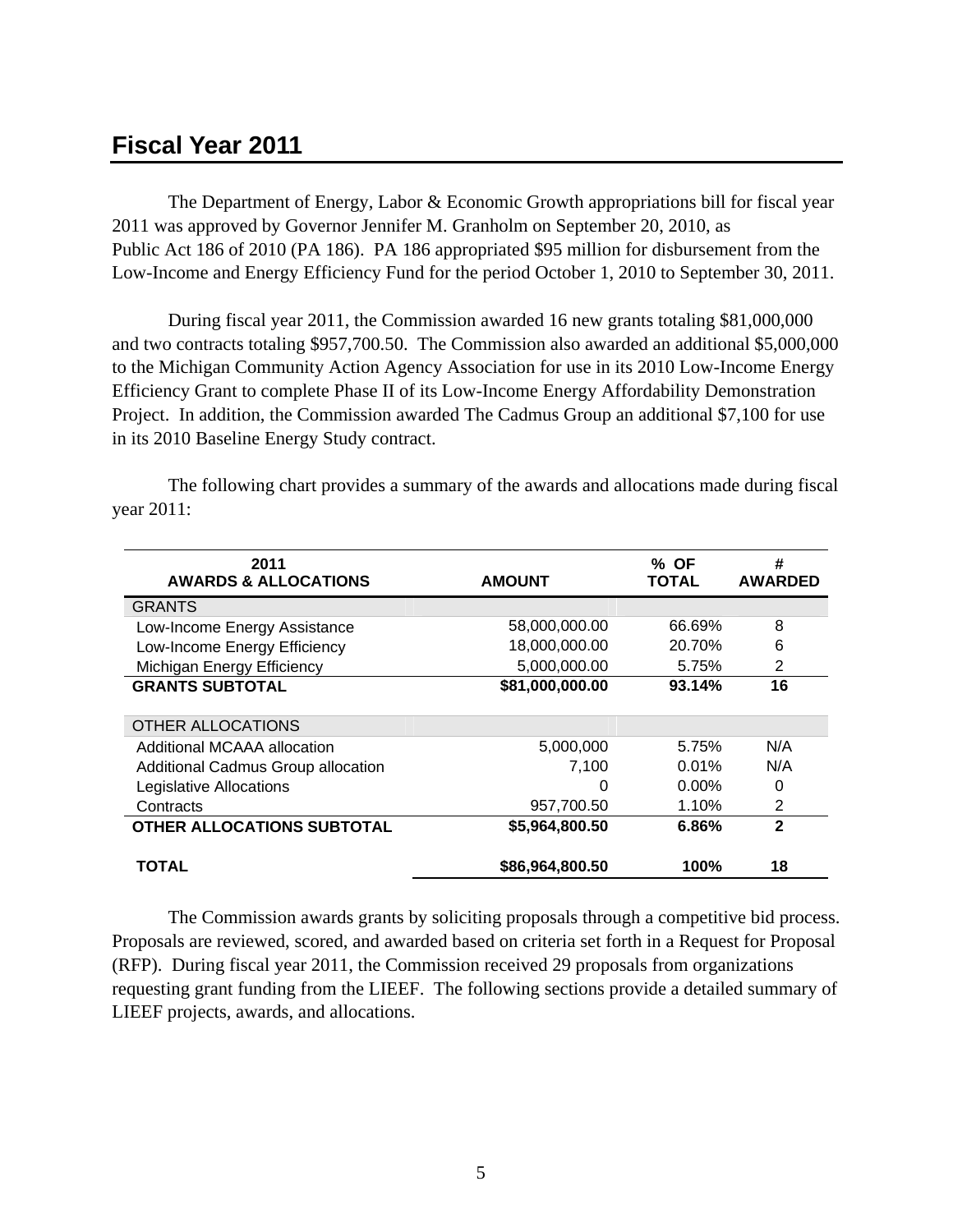#### **Low-Income Energy Assistance Grants**

 The purpose of the Low-Income Energy Assistance (LIEA) grant program is to provide energy assistance to low-income customers confronted with energy shut-off and maintain or develop preventative programs to reduce the number of customers experiencing energy shut-off. Grants may be used to serve additional clients under existing eligibility guidelines, increase the amount of assistance available to eligible households, or revise existing eligibility guidelines to serve clients otherwise unable to obtain assistance through current programs. Eligible organizations include non-profit and public organizations,<sup>1</sup> and grants typically last less than one year.

 The Commission received eight proposals from organizations requesting funding for this program. On August 30, 2010, the Commission issued an order awarding \$55 million in Low-Income Energy Assistance grants to eight organizations. On November 19, 2010, the Commission issued an amendatory order to award an additional \$3 million in Low-Income Energy Assistance grants to the organizations awarded grants on August 30, 2010. The additional \$3 million was allocated based on the proportion of the \$55 million each organization received on August 30, 2010. The following chart outlines the LIEA awards for fiscal year 2011:

|   | <b>ORGANIZATION</b>                          | <b>ORIGINAL</b><br><b>AWARD</b> | <b>ADDITIONAL</b><br><b>AWARD</b> | <b>TOTAL</b> |
|---|----------------------------------------------|---------------------------------|-----------------------------------|--------------|
|   |                                              |                                 |                                   |              |
|   | Department of Human Services                 | 35,000,000                      | 1,909,200                         | 36,909,200   |
| 2 | <b>Downriver Community Conference</b>        | 1,000,000                       | 54,600                            | 1,054,600    |
| 3 | <b>Lighthouse Emergency Services</b>         | 300,000                         | 16,500                            | 316,500      |
| 4 | Michigan Community Action Agency Association | 3,000,000                       | 163,500                           | 3,163,500    |
| 5 | Newaygo County Community Services            | 3,000,000                       | 163,500                           | 3,163,500    |
| 6 | Society of St. Vincent de Paul               | 500,000                         | 27,300                            | 527,300      |
| 7 | The Heat and Warmth Fund                     | 6,000,000                       | 327,300                           | 6,327,300    |
| 8 | The Salvation Army                           | 6,200,000                       | 338,100                           | 6,538,100    |
|   |                                              | \$55,000,00                     | \$3,000,000                       | \$58,000,000 |

## **Low-Income Energy Efficiency Grants**

 $\overline{a}$ 

 The purpose of the Low-Income Energy Efficiency (LIEE) grant program is to improve energy efficiency and reduce energy consumption of Michigan low-income residents. Organizations will work to implement energy efficiency projects that can include all of the following components: weatherization, energy education, and replacement of furnaces, water heaters, and other appliances. Appliance replacement programs must demonstrate participation in appropriate recycling programs for replaced appliances. Projects should complement existing programs by allowing low-income household eligibility up to 250 percent of the federal poverty

<sup>&</sup>lt;sup>1</sup> Public organizations include governmental agencies and educational institutions.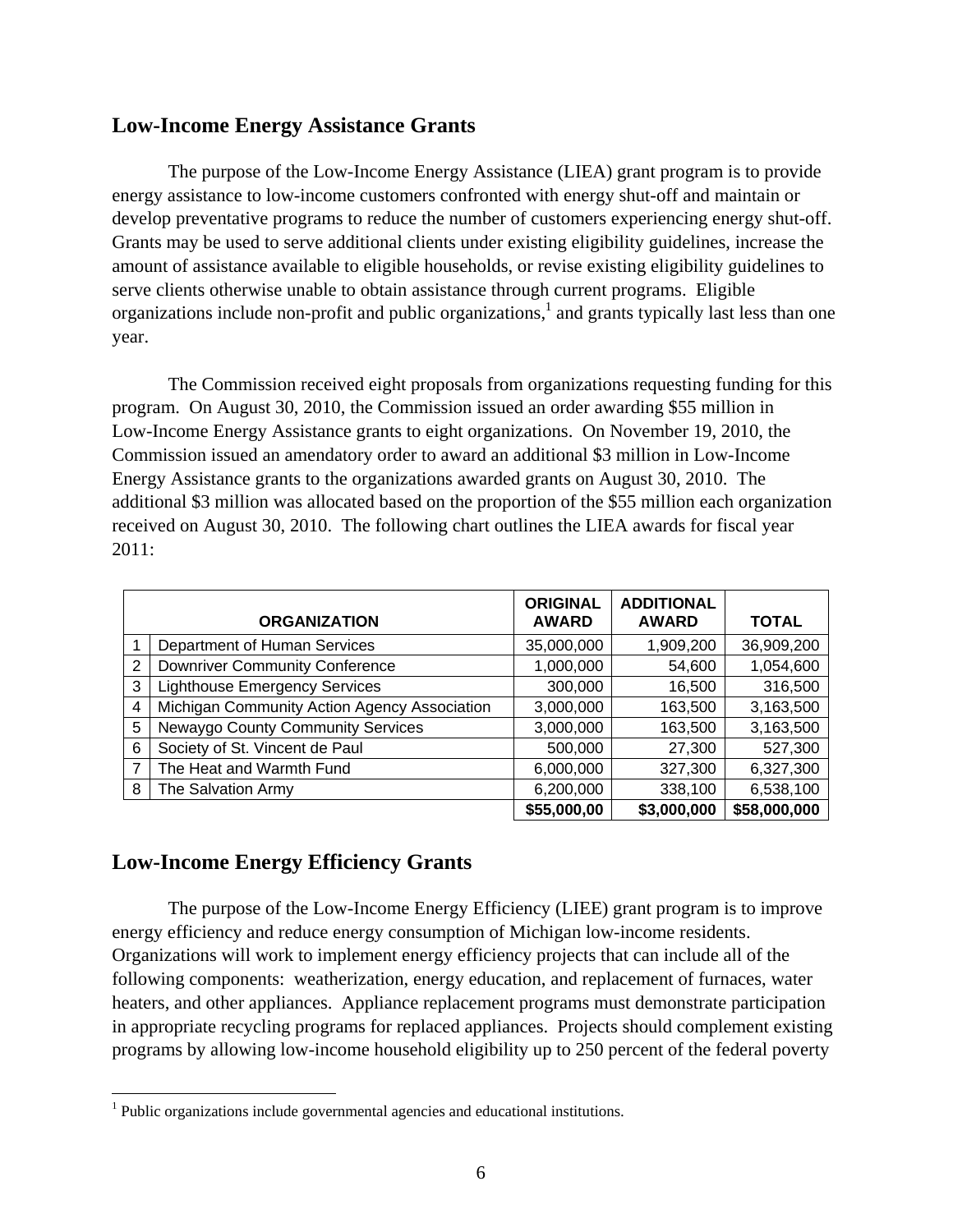level. A portion of grant funds may be used for house repairs to improve energy efficiency by repairing roofs, windows, and doors.

 The Commission received 14 proposals from organizations requesting funding for this program. On August 30, 2010, the Commission issued an order awarding \$18 million in Low-Income Energy Efficiency grants to the following six organizations:

|   | <b>ORGANIZATION</b>                          | <b>AWARD</b> |
|---|----------------------------------------------|--------------|
|   | Department of Human Services                 | 10,000,000   |
| 2 | Michigan Community Action Agency Association | 1,000,000    |
| 3 | Michigan Saves, Inc.                         | 5,000,000    |
| 4 | <b>Newaygo County Community Services</b>     | 500,000      |
| 5 | Urban Options, Inc.                          | 1,000,000    |
| 6 | WARM Training Center, Inc.                   | 500,000      |
|   |                                              | \$18,000,000 |

## **Michigan Energy Efficiency Grants**

 The purpose of the Michigan Energy Efficiency (MIEE) grant program is to develop or improve the quality or application of energy efficient technologies in all customer classes. Preference is given to projects that have a significant impact on both the energy efficiency and economy of Michigan. The primary intent of the Michigan Energy Efficiency Grant program is to benefit Michigan residents, businesses, educational institutions, and/or government agencies through the development and marketing of advanced energy efficient technologies. The Commission awarded two MIEE grants totaling \$5,000,000. RFPs were issued to solicit proposals for one unique project as discussed below.

#### **Renewable Energy and Energy Efficiency Programs for Schools**

 The Renewable Energy and Energy Efficiency Programs for Schools grants funded projects that continue and expand currently operating programs developed by the applicant. The funded projects design and facilitate the installation and operation of small scale, on-site energy systems using renewable energy sources and manage energy efficiency upgrades at multiple Michigan public and private K-12 schools, community colleges, junior colleges and universities. The selected grantees used grant funds to provide educational institutions with the opportunity to offset traditional fossil fuel use with renewable energy system generation and savings realized through energy efficiency measures. The recipients of these three year grants were expected to achieve widespread familiarity with such installations, thus helping Michigan citizens understand the value and importance of making similar investments in all residential, commercial, and institutional facilities in the state.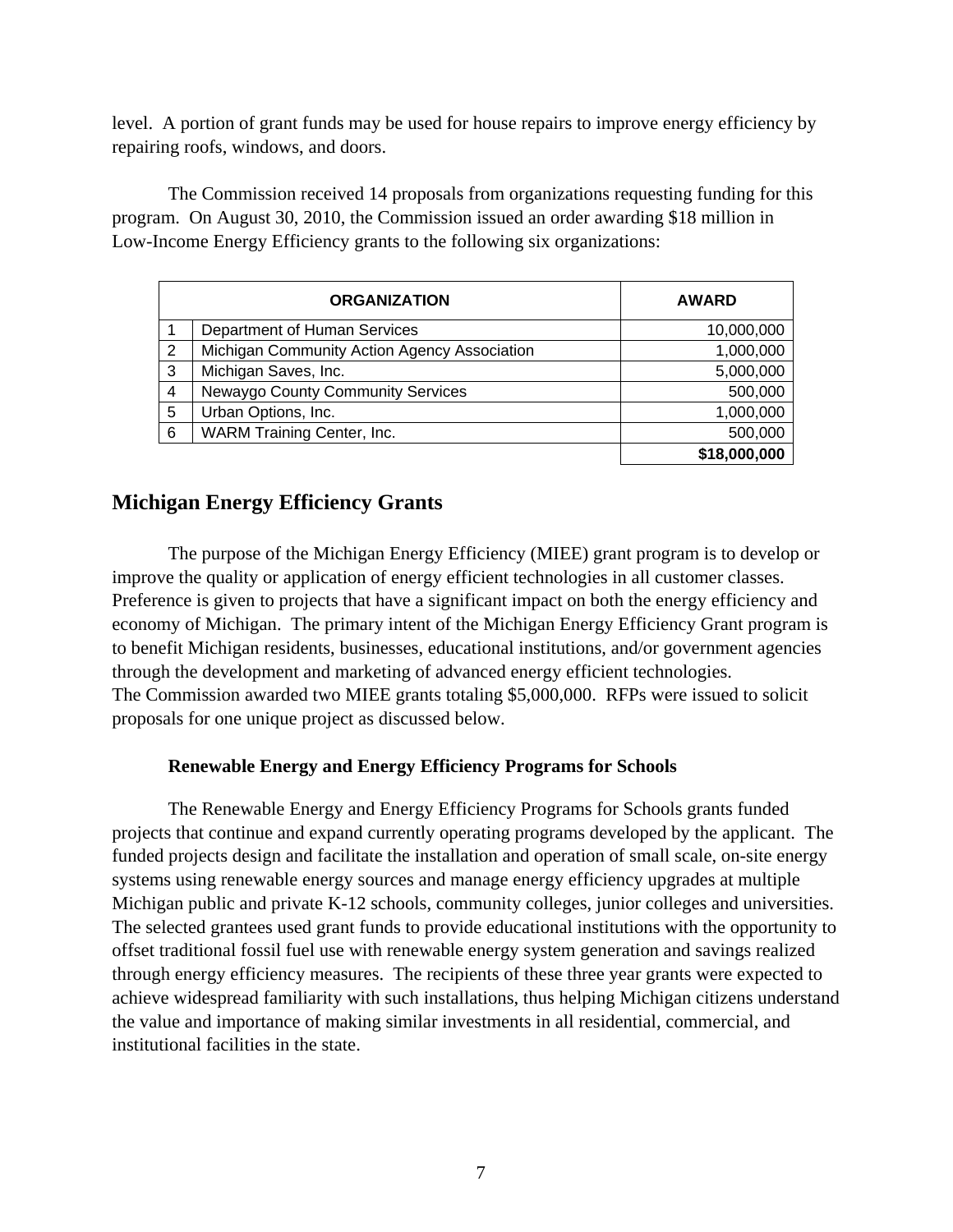The Commission received seven proposals from organizations requesting funding for this program. On November 19, 2010, the Commission issued an order awarding \$5 million in Renewable Energy and Energy Efficiency Programs for Schools grants to the following three organizations:

| <b>ORGANIZATION</b> |                                   | <b>AWARD</b> |
|---------------------|-----------------------------------|--------------|
|                     | Energy Works Michigan             | 4,400,000    |
| 2                   | <b>Great Lakes Energy Service</b> | 600,000      |
|                     |                                   | \$5,000,000  |

#### **Contracts**

 The Commission may use up to 10 percent of the monies in the Low-Income and Energy Efficiency Fund to directly fund contractual services that are related to low-income assistance, energy efficiency, energy technology, and the objectives of 2008 PA 295, including renewable energy, energy optimization, and distributed generation projects.

 During fiscal year 2011, the Commission entered into contracts with two organizations to provide services as outlined in the following sections.

#### **Uniform Energy Code Compliance Assessment**

 The Commission retained the services of Michigan State University for \$524,358 to conduct an assessment of the rate and nature of compliance with the 2003 Michigan Uniform Energy Code (MUEC) (or newer standards if the MUEC is amended during the period of the resulting contract). This assessment was be a comprehensive, statewide effort that included determination of approximate baseline compliance within both the commercial and residential construction sectors; identification of areas of non-compliance; development or expansion, promotion, and delivery of training programs throughout the state for a variety of audiences; developing policy options to remove barriers and improve adoption of energy conservation and efficiency in buildings; working with various collaborating agencies and stakeholders to begin adoption and implementation of such policies. These efforts built long-term understanding of the code requirements and lasting capabilities of the construction marketplace to meet or exceed all required MUEC standards in building designs, approved plans and constructed buildings. In addition, this effort sought to determine the current rate of compliance and to establish a road map for 90% or better compliance with the MUEC by 2017 in order to meet requirements of the American Recovery and Reinvestment Act of 2009.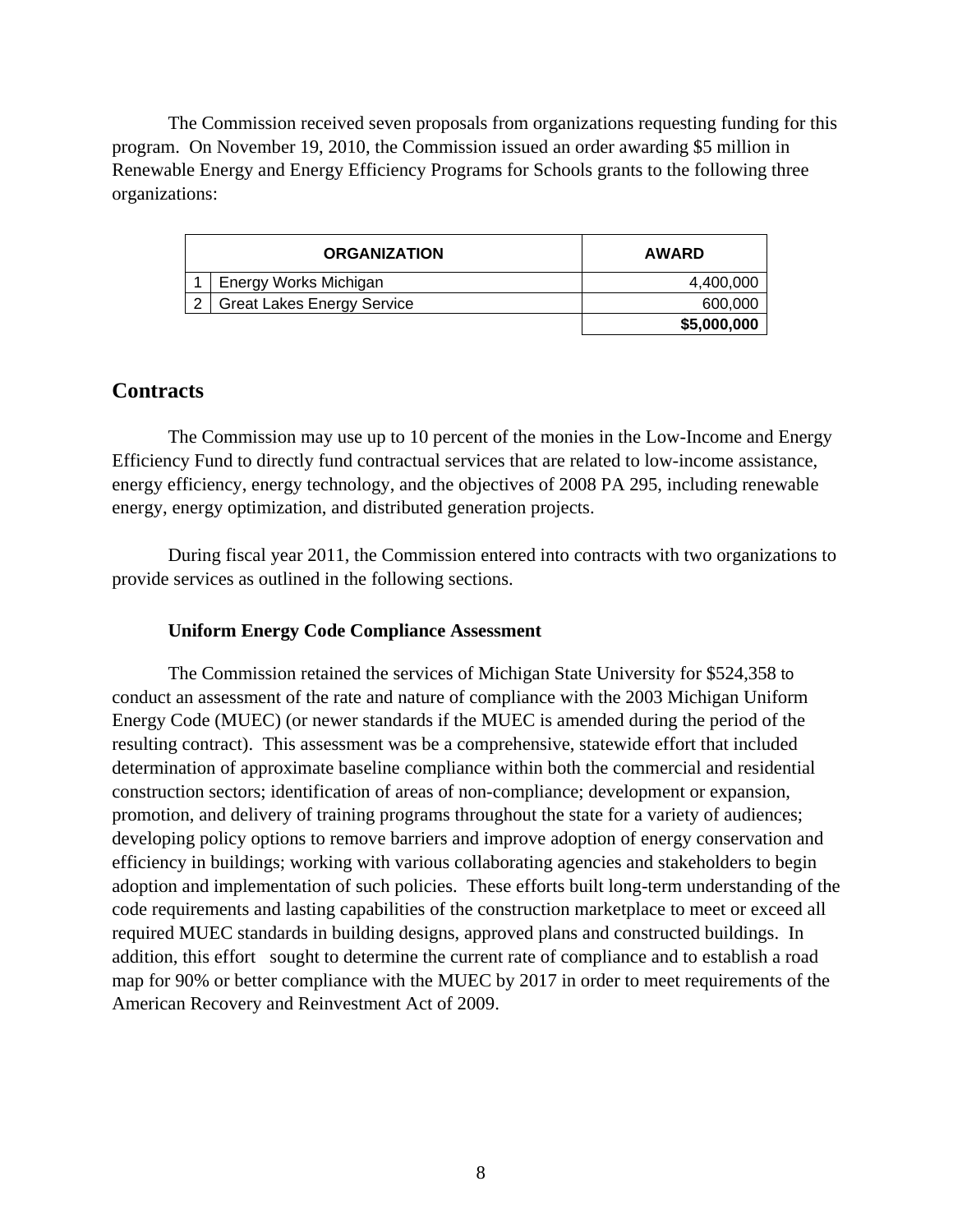#### **Energy Optimization and Customer-Site Renewable Energy Potential Study**

The Commission retained the services of GDS Associates, Inc. for \$433,342.50 to conduct an Energy Optimization and Customer-Site Renewable Energy Potential Study to assess the technical, economic and achievable potential for reducing electric and natural gas use and peak electric demand in the State of Michigan through energy efficiency measures and customersited renewable resources. The three major sectors: residential, commercial and industrial were included in the study. The primary goal of the study was to provide critical data for the design of policies and programs to increase, to optimal levels, the investment in energy efficiency and customer-sited renewable resources.